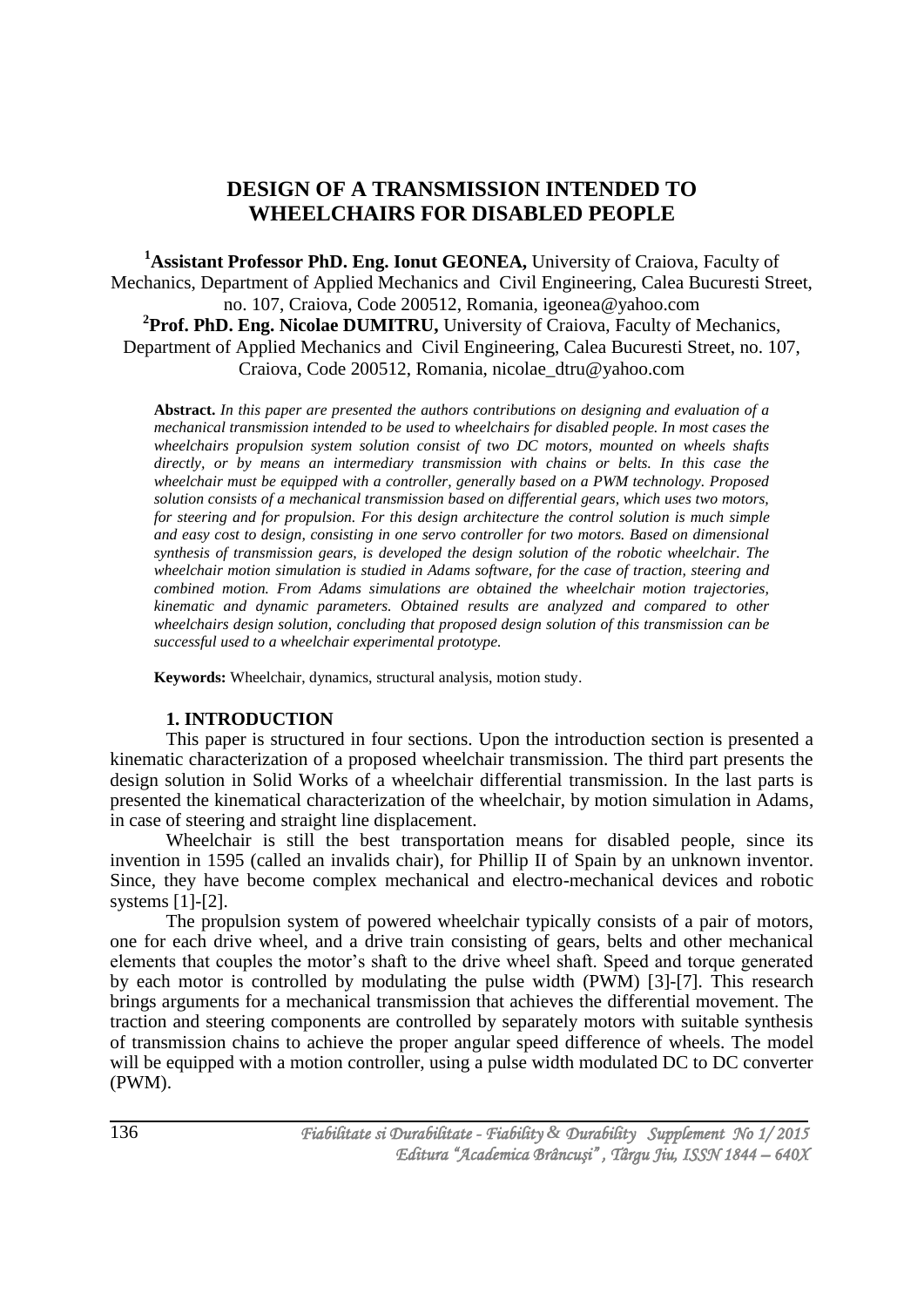# **2. KINEMATIC STUDY OF WHEELCHAIR TRANSMISSION**

Kinematic scheme of wheelchair transmission is presented in Fig.1. Worm pinion 6 is actuated by straight line displacement electric motor  $M_1$ , and steering is performed by motor  $M_2$  which rotates bevel pinion 8 (shaft V). Bevel gears, (10, 12) and (10', 12') are planetary gears and they are mounted on shafts (IV, III), respectively (IV', III'), with pins assembly.

Bevel gears, (11, 13), and (11<sup>'</sup>, 13<sup>'</sup>) are satellites gears. Satellites gears are mounted on needle bearings to axes fixed on differential casing, and achieve a planetary motion.

To calculate the transmission ratio, the principle of motion reversing is applied (called Willis principle). To straight line displacement the traction wheels of the wheelchair spin at the same angular velocity. The motion is transmitted from worm gears 6-5 to the shaft II and by means of final transmission with cylindrical gearings 4-2 to wheelchair wheels.



**Fig. 1.** Kinematic scheme of wheelchair transmission [1].

For steering, the motion is transmitted from motor  $M_2$  to shaft V, trough bevel gears (8, 9), (10, 11), (11, 12) to semi-axis III, respectively to motor wheel Rd. For left wheel Rs the transmission flow go through bevel gears  $(8, 9')$ ,  $(10', 11')$ ,  $(11', 12')$  to semi-axis III'. The wheelchair wheels Rd and Rs will spin with the same angular speed and opposite rotation sense. The wheelchair moves in a circle. Casing S, S' and spur gear (2, 2') are not moving (the motor  $M_1$  is turned off).

The motion transmission chain for straight line displacement and the motion

transmission chain for steering, of the wheelchair, are expressed by relation (1).  
\n
$$
M_1 - I - i_{65}^w - II - i_{42}^c - III - Rd \t M_2 - V - i_{89}^k - IV - i_{1011}^k - i_{1112}^k - III - Rd
$$
\n
$$
M_1 - I - i_{65}^w - II - i_{4'2'}^c - III - Rs \t M_2 - V - i_{89'}^k - IV - i_{10'11'}^k - i_{11'12'}^k - III - Rs \t (1)
$$

Where:  $M_1$ - traction motor;  $i_{65}^{\prime\prime}$  $i_{65}^{\prime\prime}$  -worm gear ratio;  $i_{42}^{\prime\prime}$  $i_{42}^c$  -final transmission ratio; Rd and Rs, right and left wheel, I, II , III and IV – transmission shafts,  $M_2$ - steering motor; 89  $i^k_{89}$  ,  $i^k_{89}$  $i_{89}^k$  bevel gear ratio;  $i_{1011}^k$  $i_{10}^k$ <sub>11</sub> -bevel gears 10, 11 ratio;  $i_{11}^k$ <sub>112</sub>  $i_{1112}^k$  - bevel gears 11, 12 ratio.

For wheelchair straight line displacement when both drive wheels encounter the same resistance to ground, is valid relation (1). For steering, the governing equations of the wheels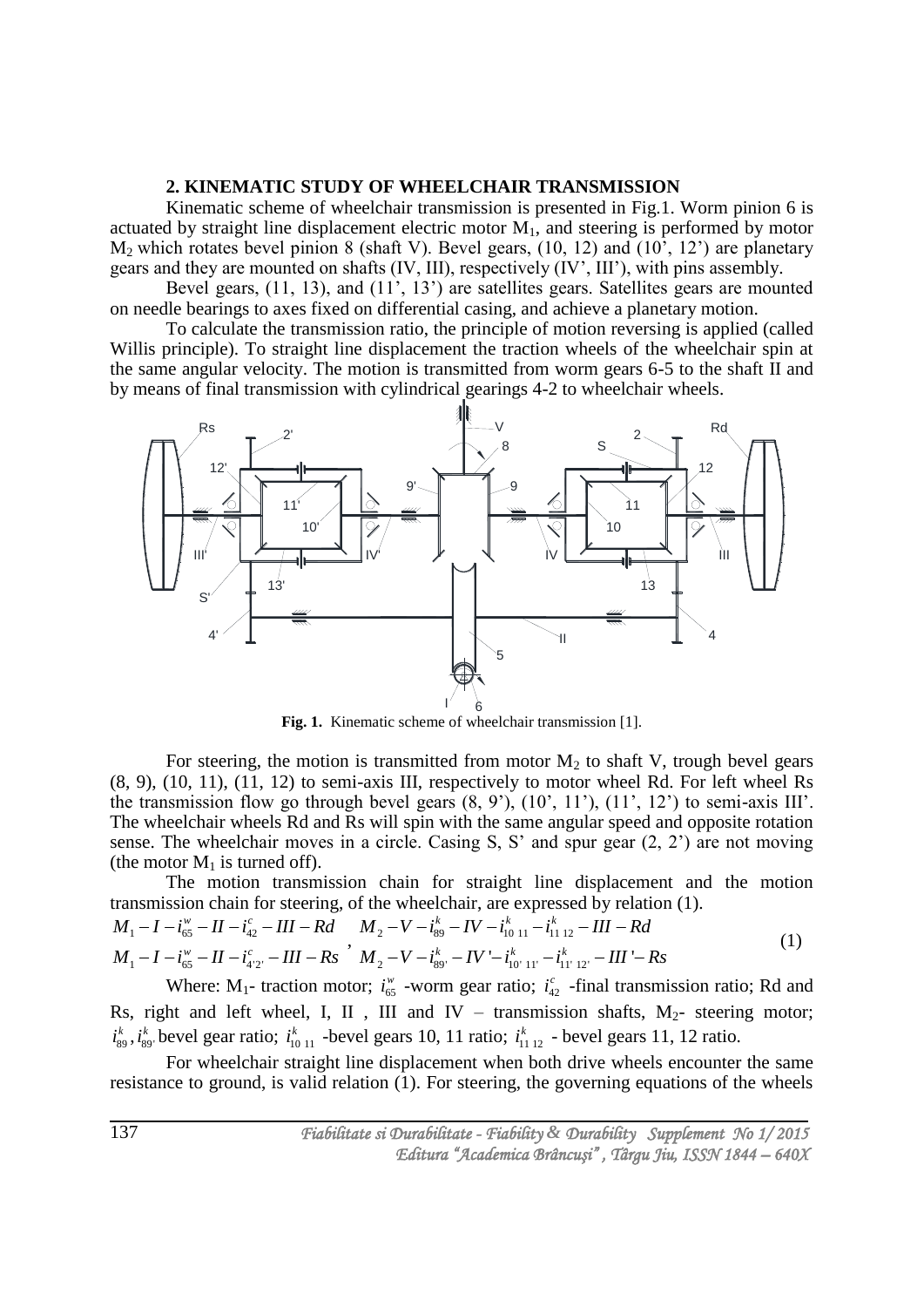angular velocity are deducted in the following. In case of steering motion, the angular velocity of differential casing is:

$$
\omega_s = \frac{\omega_{10} + \omega_{12}}{2} \tag{2}
$$

 $\omega_{10}, \omega_{12}$  -absolute angular velocity of bevel planetary gears 10 and 12, considered in relation to differential casing;

 $\omega_s$  - is absolute angular velocity of differential casing upon wheelchair frame.

From Eq. (2) is concluded that the angular velocity of the central gear (planetary) is twice the angular velocity of the differential box. If the steering motor is turned off, then  $\omega_{10} = 0$ , from Eq. (2) it is obtained:

$$
\omega_{12} = 2\omega_s = 2\omega_2 \tag{3}
$$

In the same way:  $\omega_{10} = 0$ , it is obtained:  $\omega_{12'} = 2\omega_{5'} = 2\omega_{2'}$ .

Taking into account the gears ratio, is obtained the equation (4):

$$
\omega_s = \frac{\omega_{M_1}}{i_{65}^w \cdot i_{42}^c} \left[ \operatorname{rad}/s \right],\tag{4}
$$

Where:  $\omega_s$  is the motion received from the traction motor.

In Eq. (4) used notations are:

 $\omega_{M_1}$  -is traction motor angular velocity;  $i_{65}^{\omega}$  $i_{65}^{\prime\prime}$  -worm gear ratio;  $i_{42}^{\prime\prime}$  $i_{42}^c$  -spur gears 4-2 transmission ratio.

In case of steering motion of the wheelchair, is obtained the equation (5):

$$
\omega_{10} = \frac{n_{M_2}}{i_{89}^k} \; ; \omega_{10} = \frac{n_{M_2}}{i_{89}^k} \tag{5}
$$

 $\omega_{10}$  is the motion received from steering motor M<sub>2</sub>.

Assume that the right wheel Rd is outside the curve, in this case the pairs of satellite gears (11, 13) respectively (11', 13') will spin. Is distinguished: the absolute motion of planetary gears, transportation movement of differential casing and relative movement of satellites gears towards differential casing S or S'. In this context, the distribution of velocities

in absolute motion of a planetary gear, is:  
\n
$$
\omega_{10} \cdot R_w = \omega_s \cdot R_w + \omega_{11} \cdot r_w
$$
\n(6)

If is considered the Eq. (2), is obtained the angular velocities for satellite gear (11) and

planetary years (10) and (12):  
\n
$$
\omega_{11} = (\omega_{10} - \omega_s) \frac{R_w}{r_w}, \ \omega_{10} = \omega_s + \omega_{11} \frac{r_w}{R_w},
$$
\n
$$
\omega_{12} = \omega_s - \omega_{11} \frac{r_w}{R_w}
$$
\n(7)

Where:  $R_w$  -is the rolling circle radius for planetary gears 10 and 12;  $r_w$  - rolling circle radius for satellites gears 11 and 12.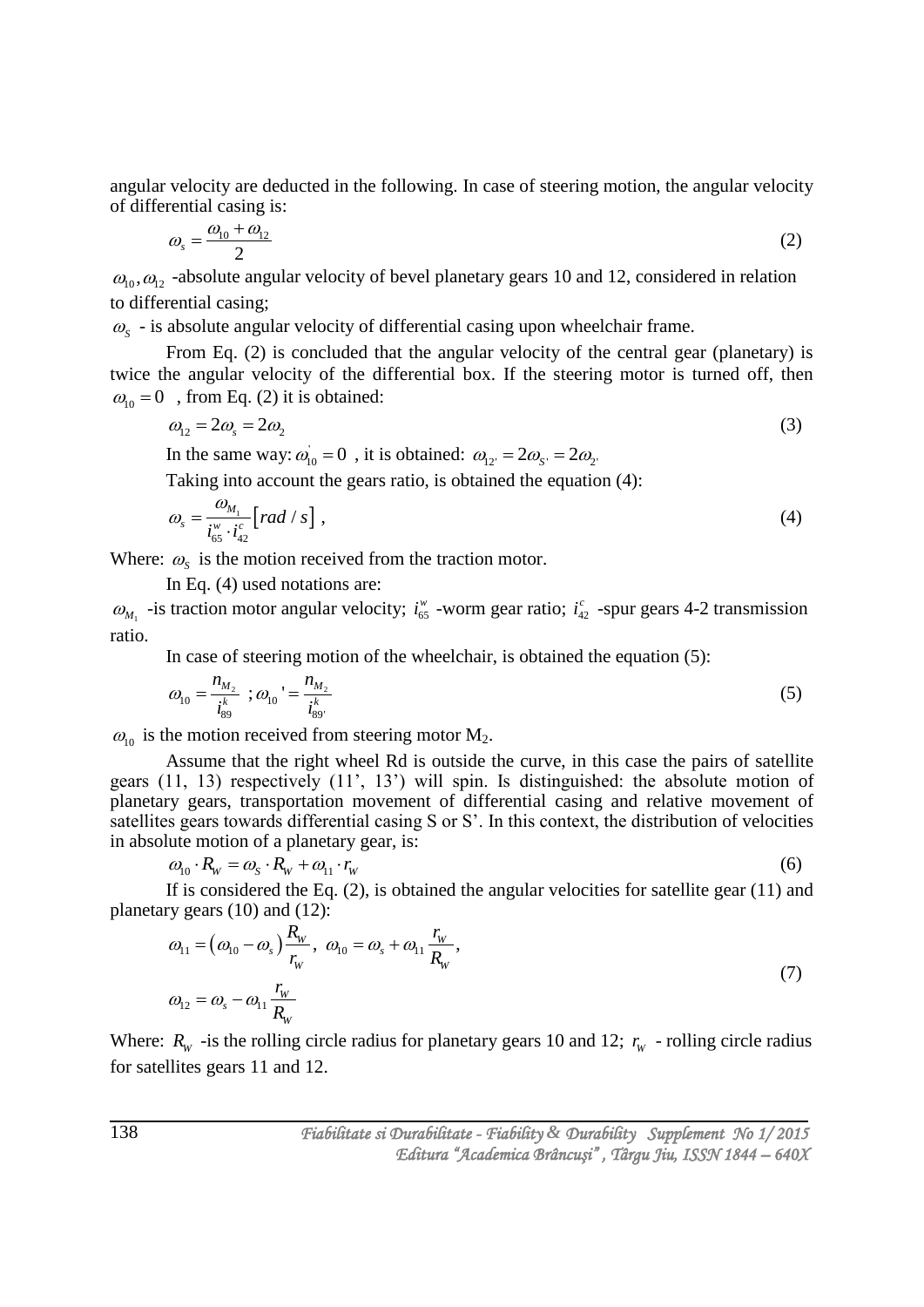Relations deducted above are helpful to the kinematic synthesis of wheelchair transmission. They are used to establish gears ratio, upon is designed the 3D model. Design solution of the wheelchair is developed in Solid Works.

# **3. SOLID WORKS DESIGN OF WHEELCHAIR TRANSMISSION**

Gears and parts modeling are made with Gear Trax and Solid Works. The assembly models of transmissions, is shown in Fig. 2. Gears dimensions and ratios are presented in Table I.

| Gear<br>pair  | Gears ratio <sup>[-]</sup> | Gears<br>module [mm] | <b>Gears rolling</b><br>diameter [mm] |
|---------------|----------------------------|----------------------|---------------------------------------|
| $Z_2 = 34$    | 1,88                       | 3                    | $dw_2 = 54,84$                        |
| $Z_4 = 18$    |                            |                      | $dw_4 = 101,5$                        |
| $Z_8=13$      | 2,538                      | 3                    | $dw_8 = 39.0$                         |
| $Z_0 = 33$    |                            |                      | $dw_9 = 99.8$                         |
| $Z6=1$        | 17                         | 3.5                  | $dw_6 = 26,25$                        |
| $Z_{5} = 17$  |                            |                      | $dw_5 = 58.8$                         |
| $Z_{10} = 16$ | 1,6                        | 2.5                  | $dw_{10}=40$                          |
| $Z_{11}=10$   |                            |                      | $dw_{11}=25$                          |
| $Z_{12}=16$   | 1,6                        | 2.5                  | $dw_1 = 40$                           |
| $Z_{13}=10$   |                            |                      | $dw_{13}=25$                          |



**Fig. 2.** Transmission assembly (with section).



**Fig. 3.** Detail of a differential transmission.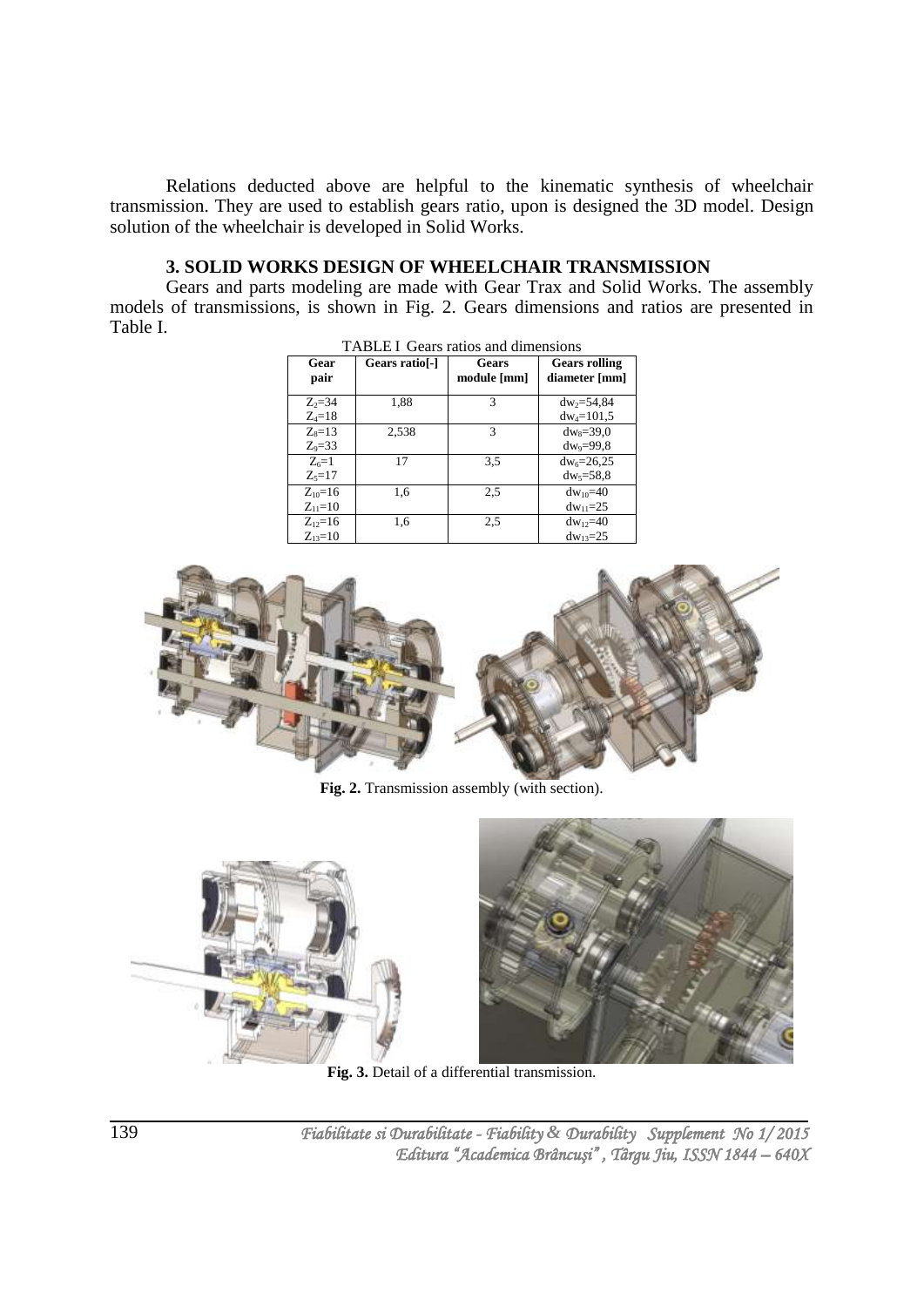Designed transmission are mounted on the wheelchair frame, the assembly view is presented in Fig. 3. The obtained 3D virtual prototype is important because it will be used to simulate in Adams the wheelchair motion trajectory and study of motion dynamics. Also the virtual prototype is useful in further design studies, to optimize the construction (minimize weight, ergonomics studies).



**Fig. 4.** Wheelchair assembly.

# **4. Wheelchair motion simulation in Adams**

The virtual prototype of the wheelchair, presented in Fig. 4, is transferred into Adams multi-body model, using the transfer interface embedded in Solid Works.

It is achieved robotic system workspace analysis in Adams, in first case for a combined trajectory, composed by a straight line motion and steering. Functions used in Adams to define straight line motion and steering motion are given by Eq. 8.

IF( time-2 : 30, 0, IF(time-4:0, 32, 32)) – traction motion IF( time-2 :  $0, 0, 3.2$  ) – for steering motion (8)

In the second case of simulation, is active only the steering motion, with value  $\omega_2 = 3.2$  rad / sec (applied to shaft V). The simulation is made using WSTIFF solver with SI2 integration. The wheelchair motions trajectory obtained in both cases are presented in Fig. 5.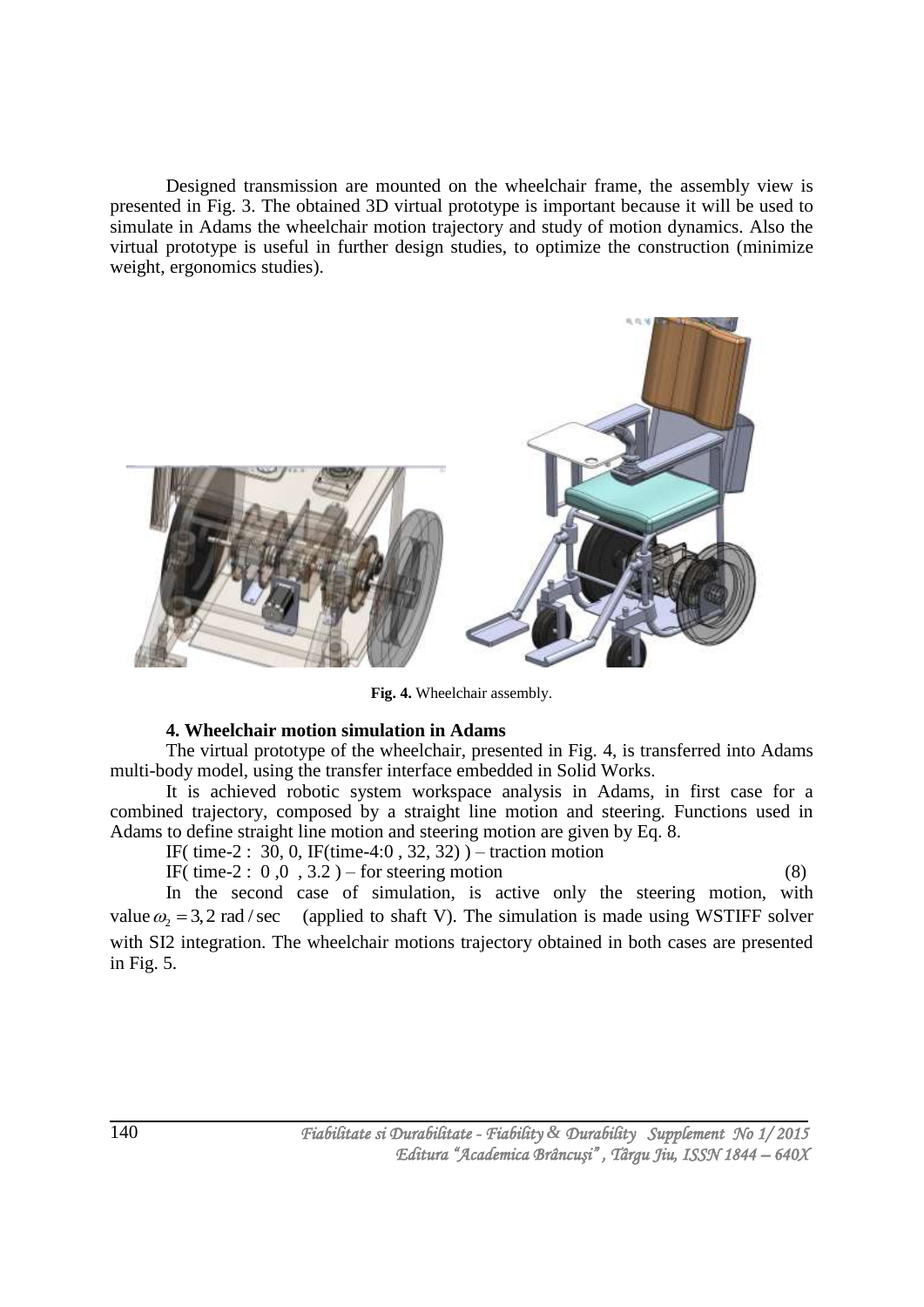

**Fig. 5.** Wheelchair motion trajectory computed in Adams.

The right and left wheel angular velocity obtained by motion simulation are presented in Fig. 6.



Fig.6. Right and left wheel angular velocity, in case of steering motion.

# **5. CONCLUSIONS**

This paper proposes to develop a kinematic analysis model of a robotic wheelchair. Proposed transmission uses differential gears for steering. The virtual model of the wheelchair is designed in Solid Works and upon this model it will be developed the dynamic model in Adams. Proposed solution uses two kinematic chains, one for straight line motion and second for steering motion. From Adams simulation is determined that the propulsion necessary torque, when the wheelchair carries a 70 kg human, is 12Nm and the steering torque is by 8Nm. Future studies, will consist in a transient structural analysis of gears transmission, which reveals the gears solicitations. As a conclusion, in situation when the wheelchair is moving on a flat surface, the necessary torque for traction and steering are relatively low. Much greater values are expected in case of a hill climbing.